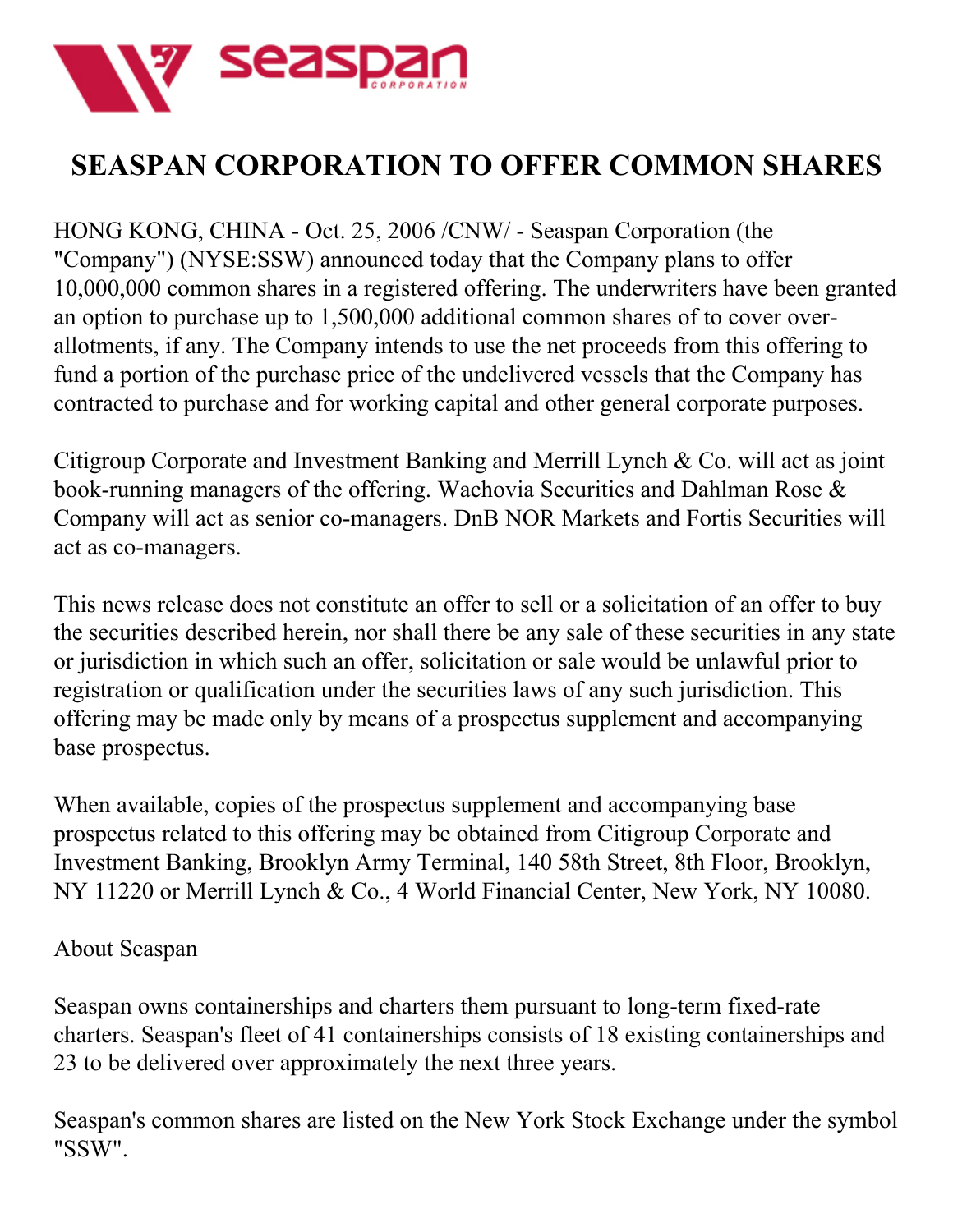## CAUTIONARY STATEMENT REGARDING FORWARD-LOOKING **STATEMENTS**

This release contains certain forward-looking statements (as such term is defined in Section 21E of the Securities Exchange Act of 1934, as amended) concerning future events and our operations, performance and financial condition, including, in particular, the likelihood of our success in developing and expanding our business. Statements that are predictive in nature, that depend upon or refer to future events or conditions, or that include words such as "expects", "anticipates", "intends", "plans", "believes", "estimates", "projects", "forecasts", "will", "may", "potential", "should", and similar expressions are forward-looking statements. These forward-looking statements reflect management's current views only as of the date of this presentation and are not intended to give any assurance as to future results. As a result, you are cautioned not to rely on any forward-looking statements. Forward-looking statements appear in a number of places in this release. Although these statements are based upon assumptions we believe to be reasonable based upon available information, including operating margins, earnings, cash flow, working capital and capital expenditures, they are subject to risks and uncertainties. These risks and uncertainties include, but are not limited to: future operating or financial results; our expectations relating to dividend payments and forecasts of our ability to make such payments; pending acquisitions, business strategy and expected capital spending; operating expenses, availability of crew, number of off-hire days, drydocking requirements and insurance costs; general market conditions and shipping market trends, including charter rates and factors affecting supply and demand; our financial condition and liquidity, including our ability to obtain additional financing in the future to fund capital expenditures, acquisitions and other general corporate activities; estimated future capital expenditures needed to preserve our capital base; our expectations about the availability of ships to purchase, the time that it may take to construct new ships, or the useful lives of our ships; our continued ability to enter into long-term, fixed-rate time charters with our customers; our ability to leverage to our advantage our Manager's relationships and reputation in the containership industry; changes in governmental rules and regulations or actions taken by regulatory authorities; changes in worldwide container demand; changes in trading patterns; competitive factors in the markets in which we operate; potential inability to implement our growth strategy; potential for early termination of long-term contracts and our potential inability to renew or replace long-term contracts; ability of our customers to make charter payments; potential liability from future litigation; conditions in the public equity markets; and other factors detailed from time to time in our periodic reports. We expressly disclaim any obligation to update or revise any of